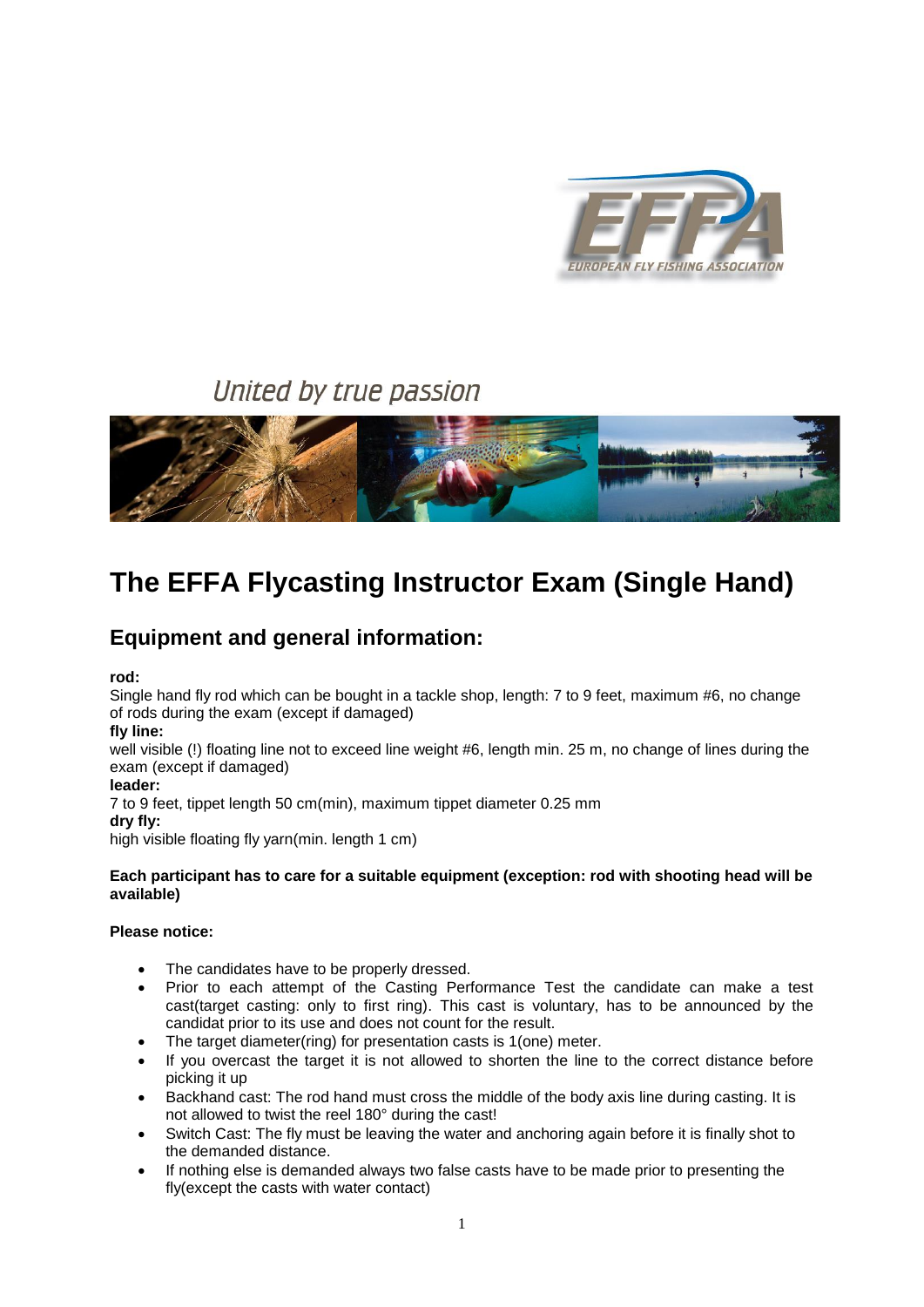- A false cast always consists of a back cast and a forward cast.
- The fly must always land in front of the leader and the leader must land in front of the fly line(exeption: trick casts).
- Whether line nor leader nor fly may touch the ground or water during false casting.
- If tailing loops can be recognized during an attempt(exeption: demonstration of a casting mistake) the attempt will not be valid even if the target distance is reached.

### **Casting Performance Test:**

#### **(all limits have to be mastered, 3 attempts are allowed)**

#### **[Women:](http://www.effa.info/) 10 % minus on casting distances below 20 m and 20% minus on casting distances exceeding 20 m**

- 20 m cast without use of line hand
- Backhand Cast with double haul 21 m
- 27 m cast with double haul
- Hold 20 m of fly line (leader included) in the air with a proper loop, with hauling
- Roll cast 15 m
- Roll cast backhanded 12 m
- Switch Cast or Forward Spey 18 m
- Switch Cast or Forward Spey backhanded 15 m

- Explain and show at least two ways how to change directions when using a water born cast target distance 15 m, minimum angle 45 °

- Pick up 15 m of fly line off water and drop back straight on water smoothly with a minimum of water disturbance

- False cast 5 or 6 times finally presenting the fly to a target 6 m away demonstrating good timing and a controlled loop

- False cast 4 times finally presenting the fly to a target 10 m away demonstrating good timing and a controlled loop

- False cast 4 times finally presenting the fly to a target 14 m away demonstrating good timing and a controlled loop

### **Casting instructional testing:**

- Execute a slight tailing loop
- Execute a bow cast forehand and backhanded
- Execute a parachute cast
- Execute the reach cast both "banks"
- Execute a collapsed cast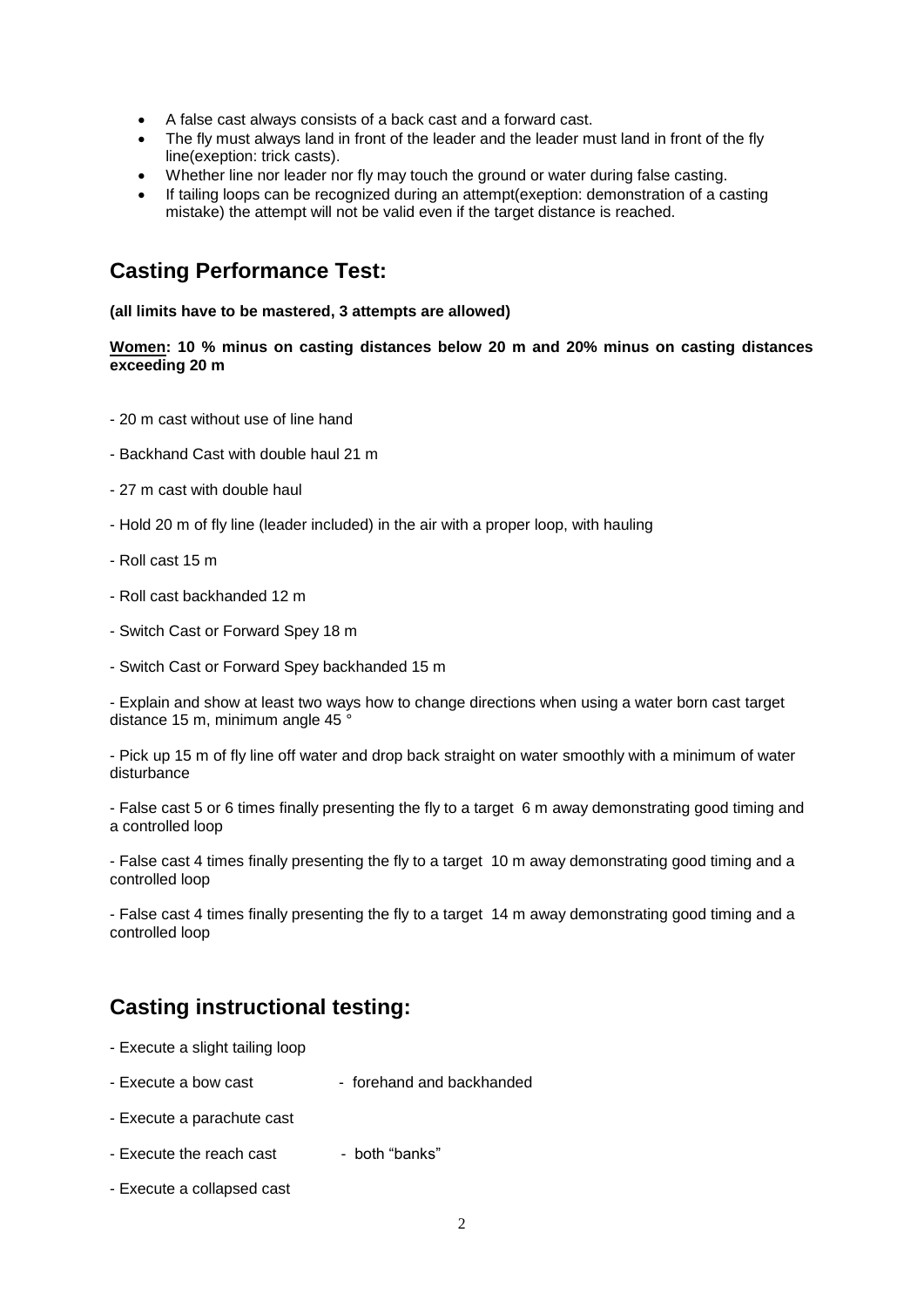- Execute a wide, open loop
- Execute a tight, parallel loop
- Explain and show at least two ways how to change directions when using a water born cast (Switch, Underhand or Spey Cast)
- Demonstrate how to pick up fly line off water, smoothly with a minimum of water disturbance
- Cast 15 m of line (leader included) in various planes (horizontally and vertically with explanation)

The term "bow cast":

It is used to facilitate the exam and to avoid any confusion. A bow (curve) in the fly line can be placed at different positions on the water. At the end (= hook cast, positive curve cast , negative curve cast), in the middle (e.g. air mend) or in front of you (upstream or downstream mending). Depending on the situation it is used in different angles(upright rod position, sideways rod position, …). Instead of giving the cast different names it is easier to ask for a *bow* in the end of the fly line, in the middle, or just in front of the caster.

### **Teaching skills:**

The testee have to demonstrate how to teach the following casts, insuring that the proper form is performed and explained (forhanded and backhanded on demand). All instructions have to be clear and concise.

- basic overhead cast
- roll cast
- Switch Cast or Underhand Cast or Forward Spey Cast (Explain the difference between two of the techniques!)
- single haul
- double haul
- present the fly (lay down)
- reach cast
- extend and shorten line and fly (while both line and fly are in the air) from 15 m to 8 m and back to 15 m

**In all phases of this test it must be demonstrated to the examiners that a high level of abilities in flycasting, line handling and teaching skills are evident.**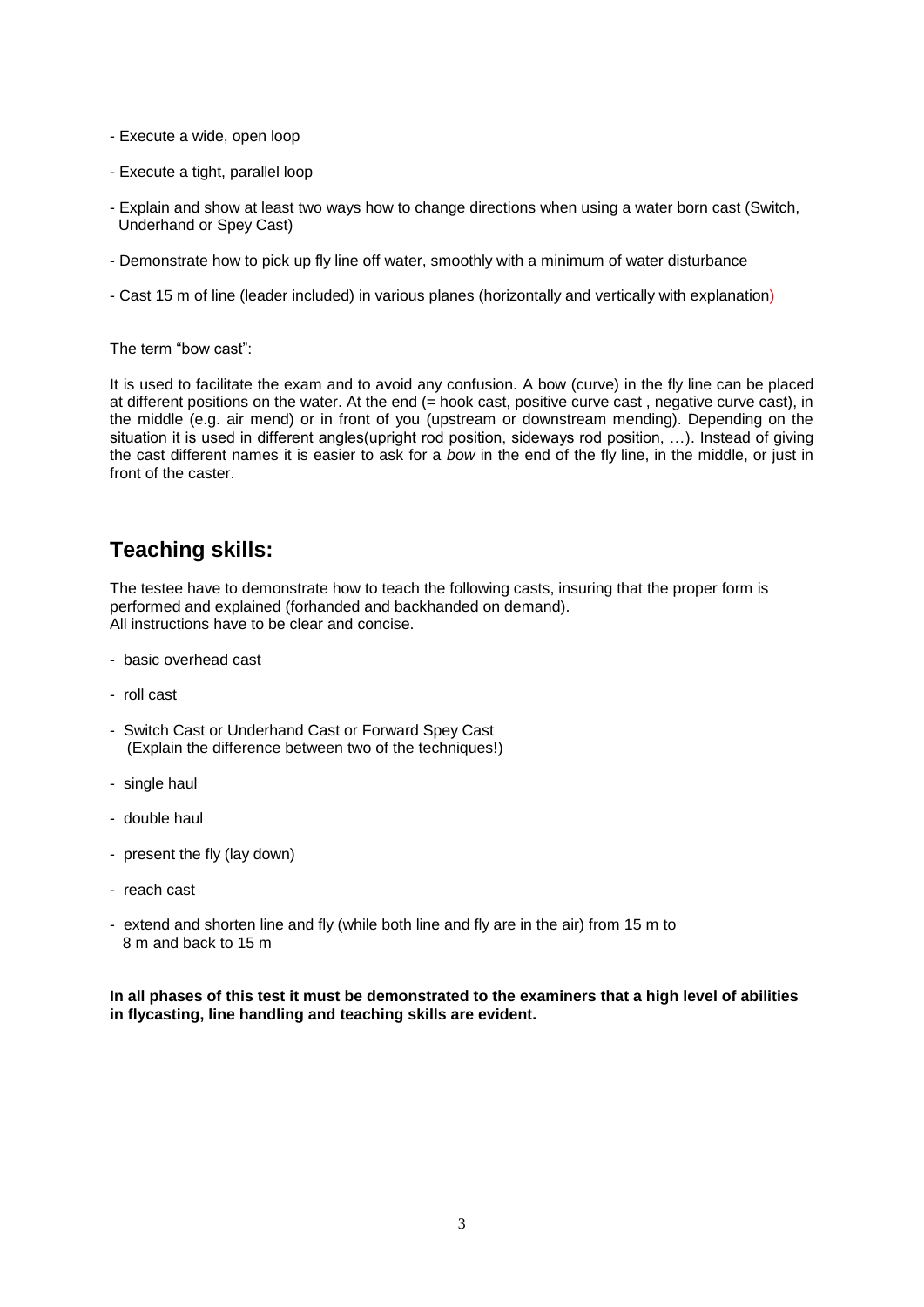## **Theory Questions:**

Attention: Slightly different question about the same topics can be placed at any time. Answers to decisive questions have to be explained !

### **Fly Casting and Teaching Comprehension**

- 1. Explain the main principles of fly casting.
- 2. Why is it necessary to make a positive stop in the back cast to create a well formed loop in the front?
- 3. How do you cure loop problems?
- 4. How and when exactly are loops formed?
- 5. Why is it not wise to let a beginner perform false casting over and over again?
- 6. How do you correct a student if he makes several casting mistakes at the same time?
- 7. Which parts of the body are most commonly used in the style you teach? Explain!
- 8. What happens to the forward cast if there is no straight line in the back cast?
- 9. Explain how to perform a single haul and when to use it?
- 10. What happens if the line speed of the back cast is low?
- 11. What kind of influence has the path of the rod tip on the forming the loop?
- 12. Why have most of the beginners problems with the roll cast?
- 13. Which aspects are important for casting long distances?
- 14. Is there a relationship between the line length carried in the air and the rhythm and speed of the casting motion?
- 15. Identify some situations where it is not desired to cast a straight leader?
- 16. What will happen to the rod and line if you put too much power into your cast?
- 17. What possibilities do you have when the wind is blowing directly on your rod hand?
- 18. How can you use the wind to your advantage?
- 19. How do you notice whether your line is straightened in the back cast or not?
- 20. Is it necessary to watch the back cast?
- 21. How do you become a good caster?
- 22. What will you notice in the movement of the rod, line and body during a well executed cast?
- 23. The leader of your student never straightens. What could be the reason?
- 24. Explain the terms back cast and backhand cast?
- 25. What happens if the caster rotates too much during false casting?
- 26. Name situations where the use of a double haul is essential?
- 27. What line colours are useful for yourself and students during lessons and demonstrations?
- 28. How are so called "wind knots" caused?
- 29. Is there a difference between casting a sinking line and a floating line?
- 30. How do you cast a heavy nymph or a streamer?
- 31. How do you cast a shooting head?
- 32. How would you instruct a student to achieve a narrower line loop?
- 33. At what point should you start the forward cast? Explain why!
- 34. What are the two most common casting mistakes made by a beginner? Describe how you eliminate them!

### **Organisational Belongings and Safety**

- 1. How do you organize and teach a larger group?
- 2. How can you cope with different levels in a group?
- 3. Describe the stages of a casting lesson?
- 4. What makes a good / bad instructor?
- 5. What is the difference between a demonstration and an instruction?
- 6. A good instruction meets certain requirements. Name a few!